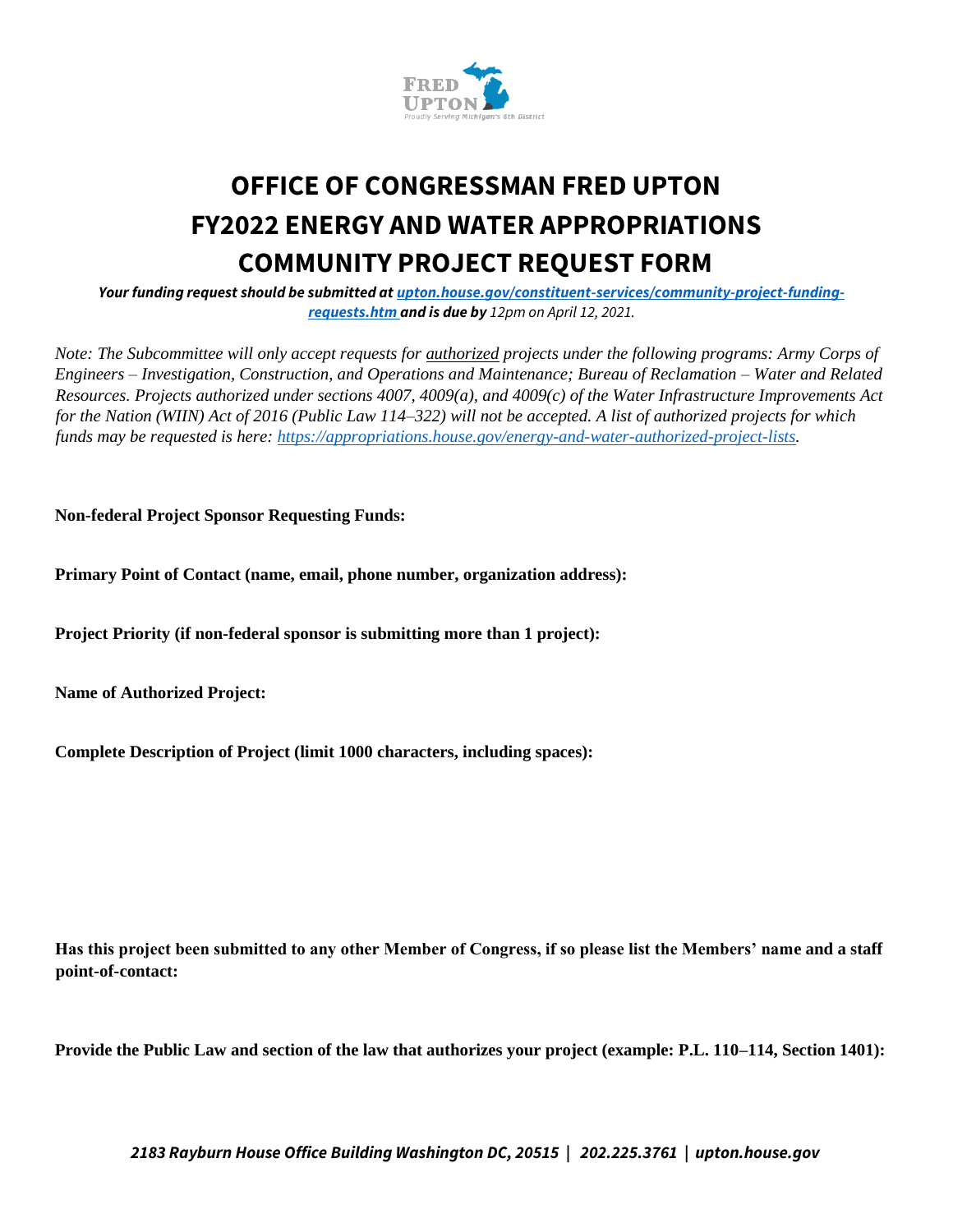**Is this project considered a 'new start' by the agency?** 

**If an existing projected, please list the sources and amounts of funding previously provided and in which fiscal year the funds were provided:** 

**Total Project Cost (including breakdown of federal/non-federal shares):** 

**Was this project included in the President's FY2022 budget request, and if so, how much was requested?** 

**Total Requested Amount for FY2022:** 

**Can the full amount requested be reasonably obligated within 12 months of enactment?:** 

**Did this project receive funds in FY2021? If yes, how much and from what source?:** 

**Has this request been submitted to any other Subcommittee this year, and if yes, which ones and by whom?:** 

**Estimated Start Date:** 

**Estimated Completion Date:** 

**Is the entity to receive the funds a non-profit? If yes, provide documentation that the non-profit is a 501(c)3:** 

**Attach a letter of support from the non-federal sponsor of the project or the project partner for the project being requested. If there is no official non-federal sponsor or project partner, this can be a letter of support from the community or city/county.** 

**Why this project is a community priority?:** 

*2183 Rayburn House Office Building Washington DC, 20515 | 202.225.3761 | upton.house.gov*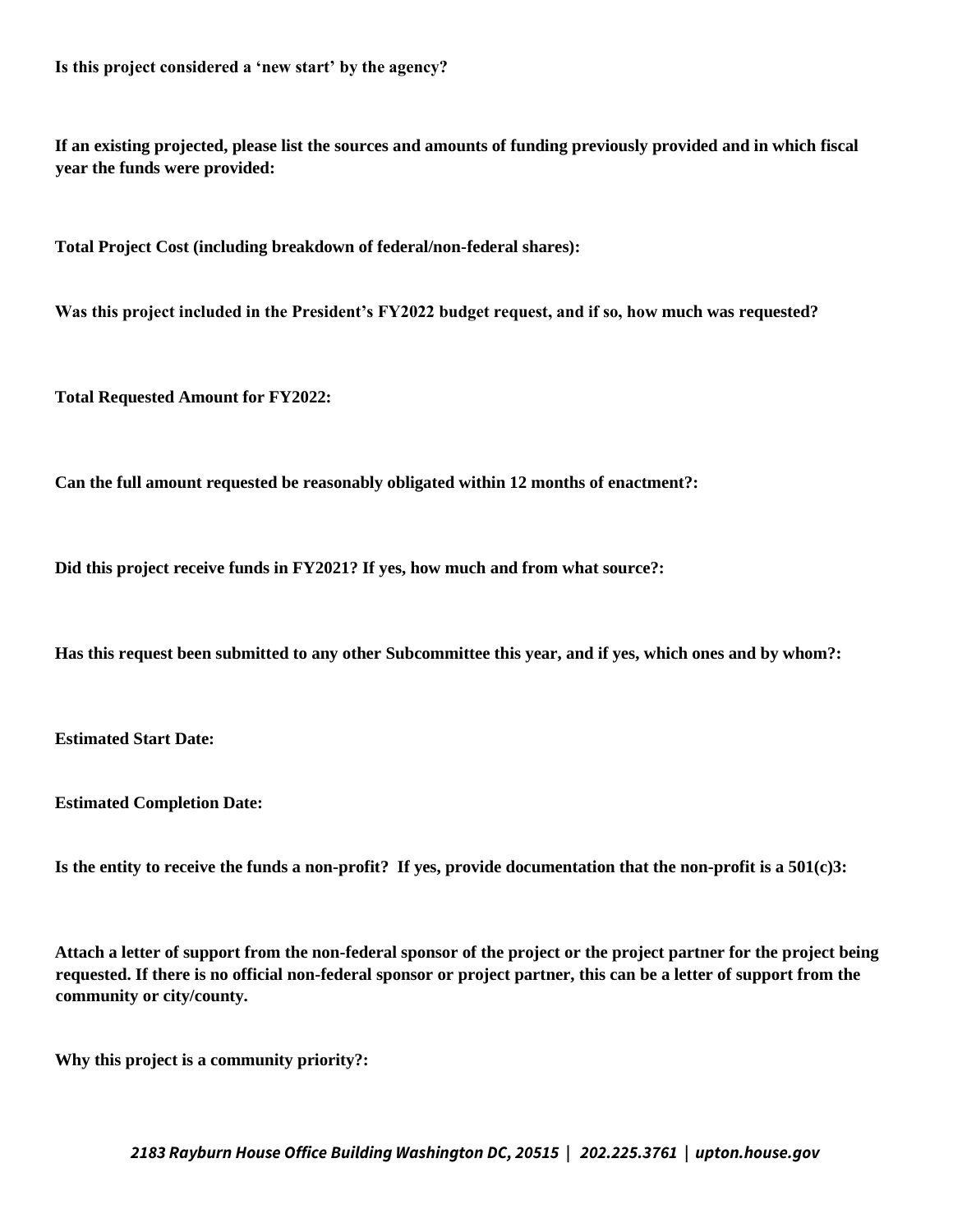**Recipient Point of Contact – please include contact information for the relevant Corps District Project Manager and Corps District name (i.e. Jane Doe, Los Angeles District) or the relevant Reclamation staff name and Region name (i.e. John Doe, California Great Basin Region)** 

**Recipient Phone Number – please include the Point of Contact's cell phone number** 

**Recipient Email Address – please include the Point of Contact's email address** 

**Recipient Address – please enter the street address for the Army Corps/Bureau of Reclamation Point of Contact** 

**In which Congressional district(s) is the project located?:** 

**Project Address (if different from Recipient)** 

**Please indicate if this is a Corps request for an authorized Environmental Infrastructure project.** 

**Please indicate if this is a Corps request for a Continuing Authorities Program (CAP) project.** 

**If making a Corps request, please provide the name of the Corps Division where the project is located. If it is not a Corps request, write N/A.** 

**Please provide the name of the Corps District where the project is located.**